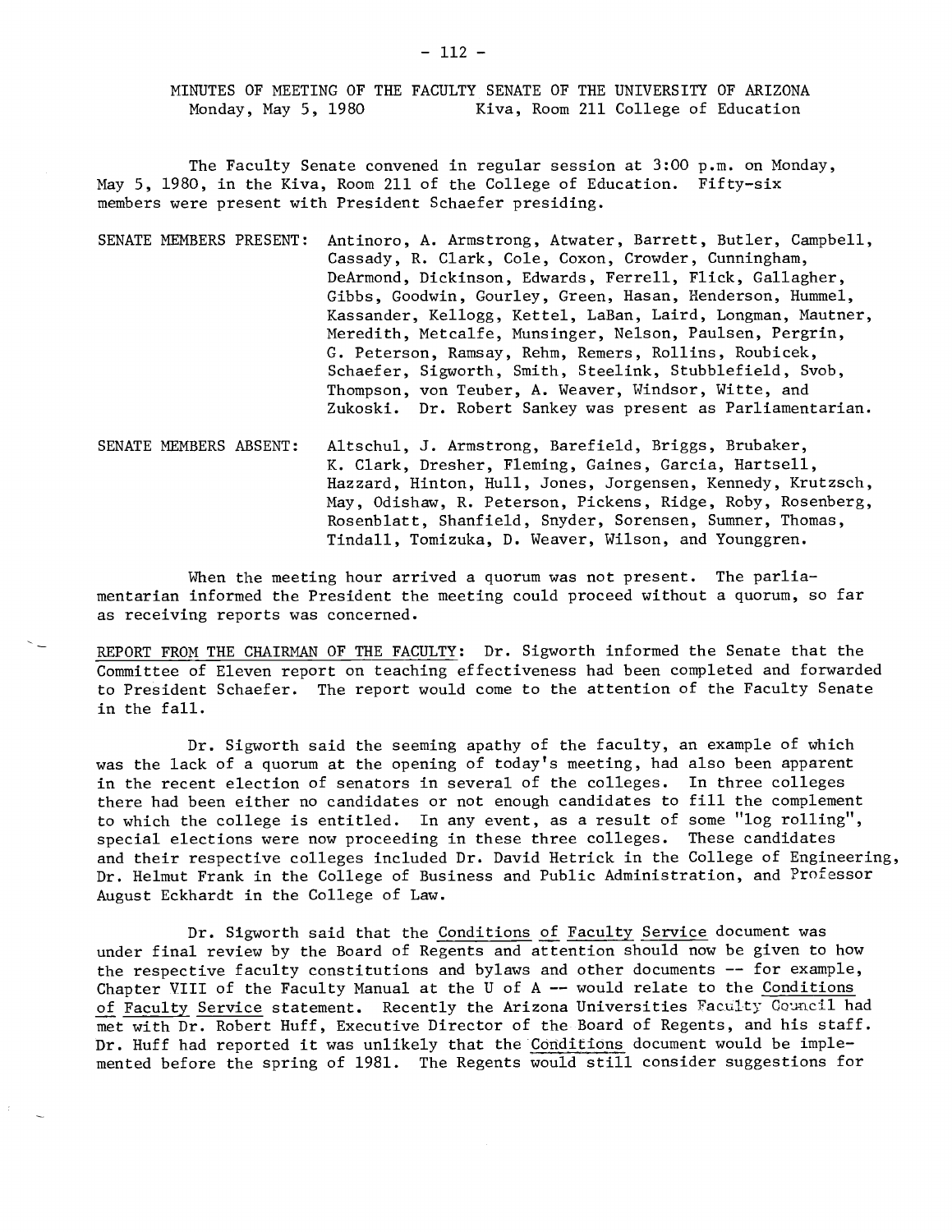revisions in the document should any be proposed. The faculties of each campus should study how the Conditions of Faculty Service relate to their local constitutions.

(NOTE: At this point a quorum became present.)

Dr. Sigworth said he had noted that the Regents would soon be looking again at the Code of Conduct presently in force at the three Arizona universities. He said he knew that students were concerned about this matter and it of course would be of considerable interest to the faculty also. He then moved that the University of Arizona Faculty Senate request that in any reconsideration of the Code of Conduct by the Regents the three university faculties be consulted through appropriate representatives. Seconds to the motion were heard and it carried with no negative votes heard.

REPORT FROM THE ASSOCIATED STUDENTS: Alisa Armstrong, Executive Vice President of the Associated Students, presented a report from ASUA. Ms. Armstrong explained that ASUA would be sponsoring a voter action program at summer walk-through registration attempting to encourage students not registered to vote to do so in time to participate in the September 9 primary and in the November 4 general elections.

She reported that the Associated Students plan to sponsor concerts during the 1980 summer session. Meanwhile, ASUA will sponsor the postponed Bob Seger concert in McKale Center on June 29.

ASUA has created a planning group to concentrate on "special events" for 1980-81, for examples, trips to out-of-town sports contests, pep rallies, etc. Public relations concepts of ASUA are being revamped, she said, with the aim to make students and the public more aware of student government. Joe Freshman will be featured at summer orientation to introduce new students to their student government.

Ms. Armstrong said teacher evaluation by students would be encouraged and teachers would be encouraged to permit ASUA to use the results of evaluations, for example, to publicize in the University news media the names of teachers rated excellent in the evaluation. Another project would be a Safety-After-Dark escort service. Research on this activity will be done during the summer with the hope that it will be successful enough for expansion in the fall. ASUA groups will also give attention to academic matters and academic policy, Ms. Armstrong said.

ASUA will finish its budget review this week. All concerned within ASUA are looking for a productive year in 1980-81, she concluded.

REPORT FROM THE PRESIDENT: President Schaefer referred to a report he had received from the Committee of Eleven recommending creating an orientation week for new graduate students appointed as teaching assistants. He had agreed to move forward on this activity, with a selected group of TA's who will begin their appointments in the fall of 1980 being used in a pilot program.

President Schaefer noted that the 1980 Legislature had adjourned at last and another legislative session was history. He said he felt that this session had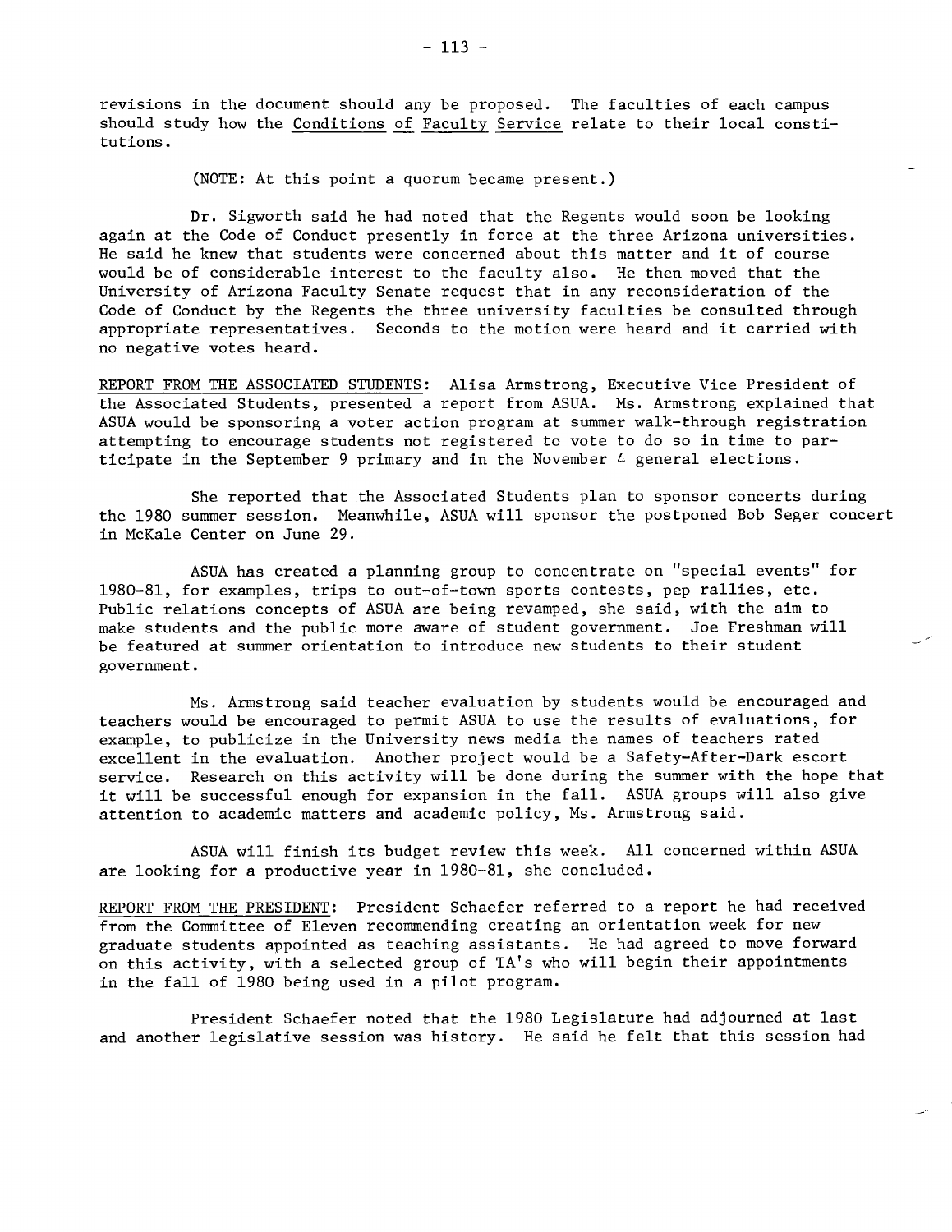treated the University the best of any session within at least the last decade. He referred to the 10% cost-of-living salary adjustment authorized; the 3% of personal services budget appropriated for merit allocation; the 5.2 million dollar capital outlay for further work on the Pharmacy Building, the Biological Sciences West Building, and the Classroom-Office Building; and particularly the authorization for bonding to the extent of 25 million dollars for buildings of an academic nature. The bonding authority is a breakthrough, the President said. Attention is now being given to evaluating the many building projects that are needed, to determine priority order.

Taking everything into account, the President said, he felt very optimistic about the future of higher education in the State of Arizona.

APPROVAL 0F MINUTES: The minutes of the meeting of April 7, 1980, were approved as distributed.

ELECTION OF FACULTY MEMBER OF THE COMMITTEE ON INTERCOLLEGIATE ATHLETICS: At their seats Senate members had been furnished ballots listing two names nominated by the University Committee on Committees from which would be chosen the new faculty member of the Committee on Intercollegiate Athletics. Nominees were Jim M. Cushing, Department of Mathematics, and Fredrick J. Hill, Department of Electrical Engineering. Balloting proceeded and Dr. Hill was elected. (The carry-over members will be Dr. Edward C. Percy of the Surgery Department and Dr. William G. Matlock of the Office of International Agricultural Programs.)

REPORT FROM THE CONMITTEE ON UNIVERSITY PLANNING: Dr. Steelink reminded the Senate that a matter that had been of concern to the Committee on University Planning had been the separation of the Department of Physical Education from the Department of Intercollegiate Athletics. He said he understood that this separation was now being completed and in the new fiscal year the two departments would be totally separate, with totally separate budgets.

He said that the committee is continuing to study the section of the Conditions of Faculty Service document related to the removal of faculty for budgetary reasons or for educational policy. He said the committee would bring a report on this matter to the Senate in the fall.

REPORT FROM THE CONMITTEE ON ACADEMIC PROCEDURES: Dr. Rehm informed the Senate that the Conditions of Faculty Service document had been taken under advisement by the Arizona Board of Regents. It is expected that at an early meeting the Board will indicate when it might give final approval to the document and therefore when its provisions will he fully implemented. Meanwhile, as Dr. Sigworth had indicated earlier, the three universities have been asked to study their respective constitutions and other documents as to how they relate to the Conditions of Faculty Service document.

The Committee on Academic Procedures will complete this study and bring a report to the Senate in the fall 1980, Dr. Rehm said.

APPROVAL OF CATALOG MATERIAL AS REPORTED IN "CURRICULUM" BULLETINS: The Senate approved catalog material furnished Senate members in "Curriculum" bulletins Vol. 8, No. 14 (April 9, 1980); Vol. 8, No. 15 (April 14, 1980); Vol. 8, No. 16 (May 1, 1980); and Vol. 8, No. 17 (May 5, 1980).